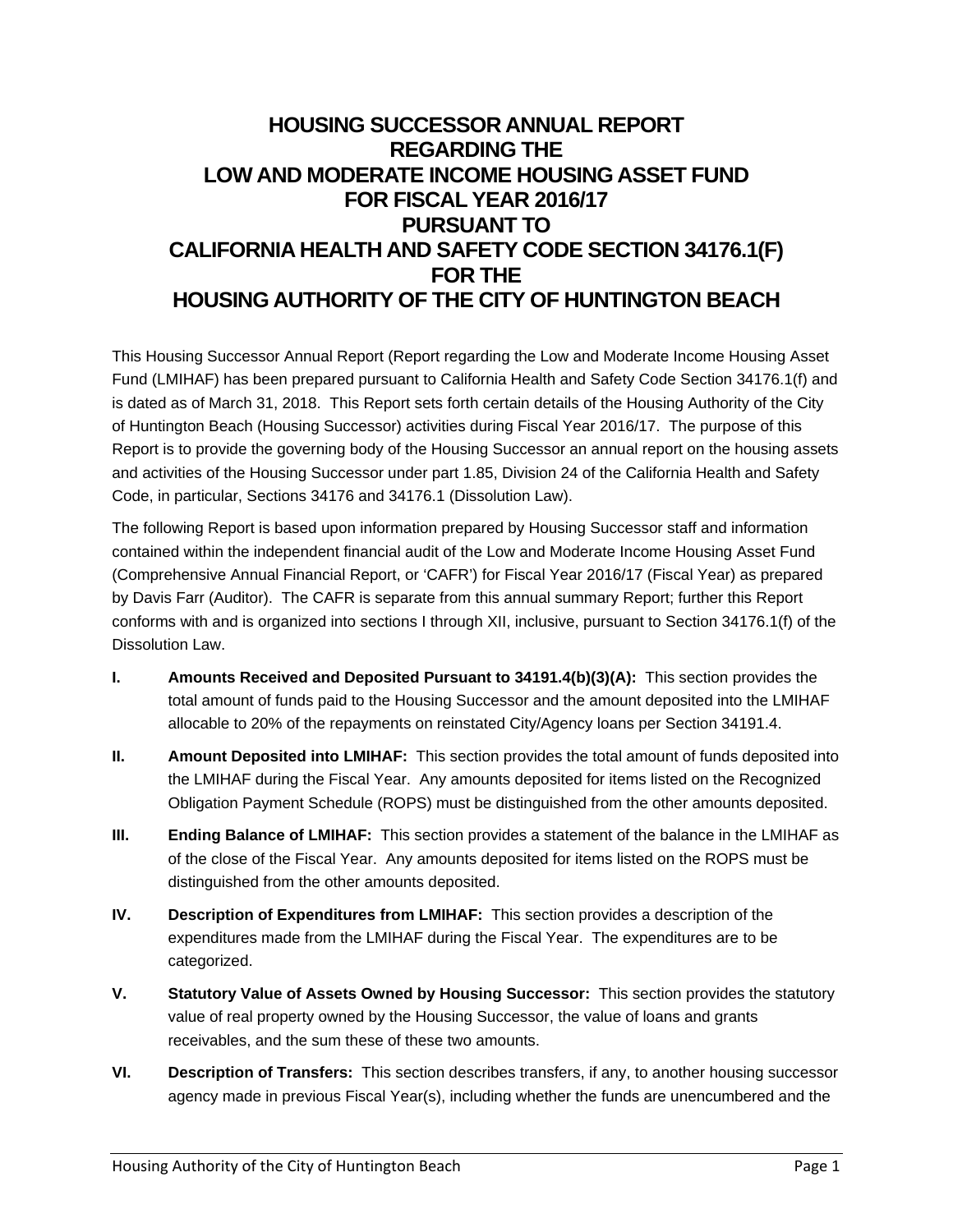status of projects, if any, for which the transferred LMIHAF will be used. The sole purpose of the transfers must be for the development of transit priority projects, permanent supportive housing, housing for agriculture employees or special needs housing.

- **VII. Project Descriptions:** This section describes any project for which the Housing Successor receives or holds property tax revenue pursuant to the ROPS and the status of that project.
- **VIII. Status of Compliance with section 33334.16:** This section provides a status update on compliance with Section 33334.16 for interests in real property acquired by the former redevelopment agency prior to February 1, 2012. For interests in real property acquired on or after February 1, 2012, provide a status update on the project.
- **IX. Description of Outstanding Obligations under Section 33413:** This section describes the outstanding inclusionary and replacement housing obligations, if any, under Section 33413 that remain outstanding prior to dissolution of the former redevelopment agency as of February 1, 2012 along with the Housing Successor's progress in meeting those prior obligations, if any, of the former redevelopment agency and how the Housing Successor plans to meet unmet obligations, if any.
- **X. Income Test:** This section provides the information required by Section 3417u6.1(a)(3)(B), or a description of expenditures by income restriction for five-year period, with the time period beginning January 1, 2014 and whether the statutory thresholds have been met. However, reporting of the Income Test is not required until 2019.
- **XI. Senior Housing Test:** This section provides the percentage of units of deed-restricted rental housing restricted to seniors and assisted individually or jointly by the Housing Successor, its former redevelopment Agency, and its host jurisdiction within the previous 10 years in relation to the aggregate number of units of deed-restricted rental housing assisted individually or jointly by the Housing Successor, its former Redevelopment Agency and its host jurisdiction within the same time period. For this Report the tent year period reviewed is January 1, 2007 through December 31, 2017.
- **XII. Excess Surplus Test:** This section provides the amount of excess surplus in the LMIHAF, if any, and the length of time that the Housing Successor has had excess surplus, and the Housing Successor's plan for eliminating the excess surplus.
- **XIII. Inventory of Homeownership Units:** This section provides a summary of covenanted homeownership units assisted by the former redevelopment agency or the housing successor that include an equity sharing and repayment provisions, including (a) number of units; (b) number of units lost to the portfolio in the last fiscal year and the reason for those losses, and (c) any funds returned to the housing successor pursuant to losses or repayments.

This Report is to be provided to the Housing Successor's governing body by March 31, 2018. In addition, this Report, CAFR and the former redevelopment agency's pre-dissolution Implementation Plans are to be made available to the public on the City's website.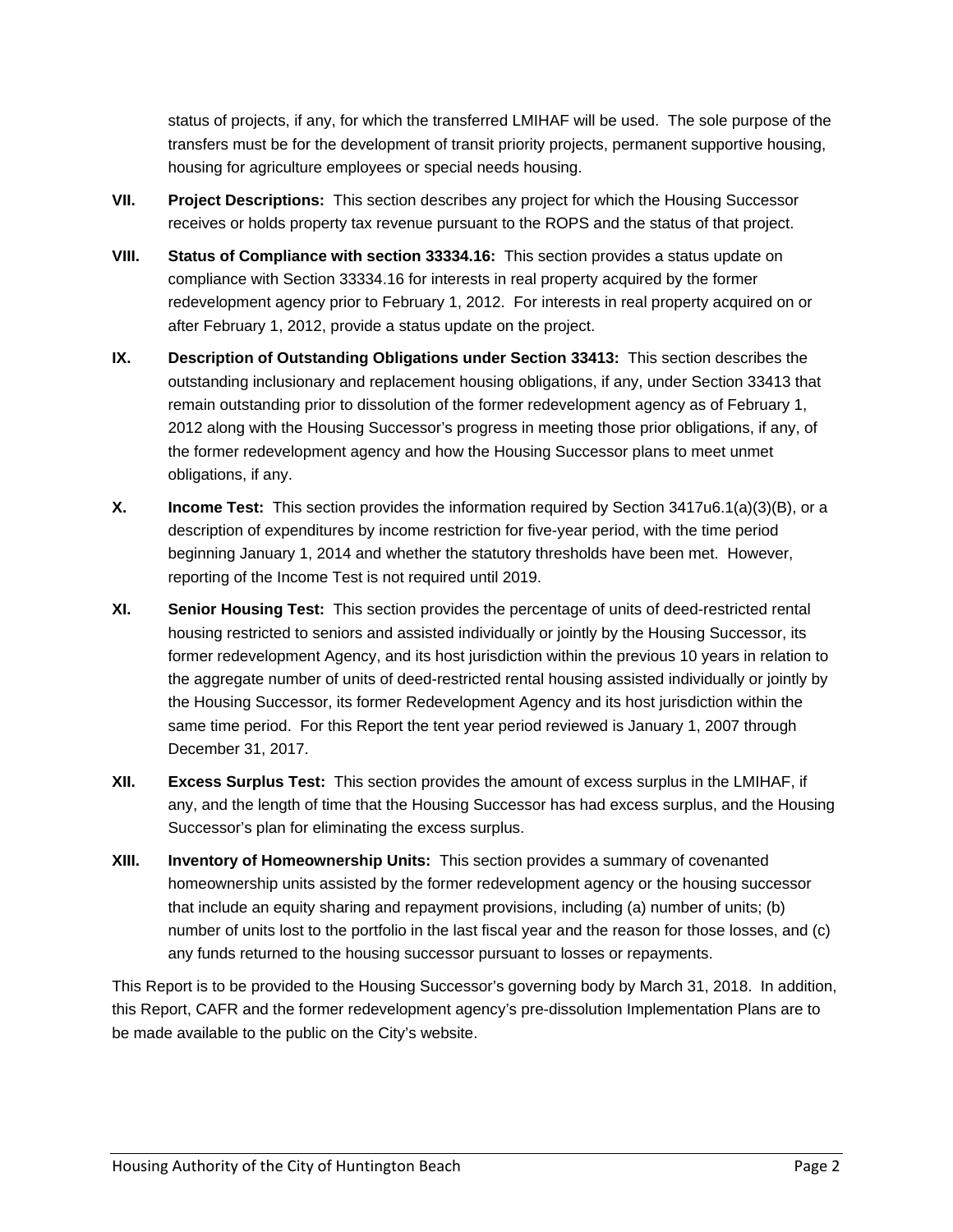# **I. Amounts Received and Deposited Pursuant to 34191.4(B)(3)(A)**

The former redevelopment agency and City did not enter into any loans that are to be repaid.

#### **II. Amount Deposited into LMIHAF**

A total of \$610,140 was deposited into the LMIHAF during the Fiscal Year, of which none of the funds deposited into the LMIHAF were held for items listed on the ROPS. The deposits are allocated as follows:

|                              | FY 2016/17 | ⊘% of        |
|------------------------------|------------|--------------|
|                              | Totals     | <b>Total</b> |
| Payment from Loans           | \$590,280  | 97%          |
| Interest Income              | 19,860     | 3%           |
| <b>SERAF Payment</b>         |            | 0%           |
| Other Income                 |            | 0%           |
| <b>Total LMIHAF Deposits</b> | \$610,140  | 100%         |

## **III. Ending Balance of LMIHAF**

At the close of the Fiscal Year, the ending balance in the LMIHAF was \$16,888,463, of which \$5,318,465 is available. None of the funds were held for items listed on the ROPS.

## **IV. Description of Expenditure from LMIHAF**

The following is a description of expenditures from the LMIHAF by category:

|                                                             | FY 2016/17 |
|-------------------------------------------------------------|------------|
| Monitoring & Administration Expenditures                    | \$109,559  |
| Homeless Prevention & Rapid Rehousing Services Expenditures | \$201,518  |
| Housing Development Expenditures <sup>1</sup>               |            |
| Expenditures on Low Income Units                            | \$283,757  |
| Expenditures on Very-Low Income Units                       | 121,610    |
| Expenditures on Extremely-Low Income Units                  |            |
| <b>Total Housing Development Expenditures</b>               | \$405,367  |
| <b>Total LMIHAF Expenditures</b>                            | \$935,224  |

The Housing Successor is allowed to spend up to the greater of \$200,000 or 5% of the value of the Housing Assets Portfolio (defined and calculated in Section V), which totals \$9,713,547, on Monitoring and Administration Expenditures. Therefore, the Housing Successor is only using approximately 23% of the maximum allowable \$485,677 for Monitoring and Administration Expenditures.

## **V. Statutory Value of Assets Owned by Housing Successor in LMIHAF**

Under the Dissolution Law and for purposes of this Report, the "statutory value of real property" means the value of properties formerly held by the former redevelopment agency as listed on the housing asset transfer schedule approved by the department of Finance as listed in such schedule under Section 34176(a)(2), the value of the properties transferred to the Housing Successor pursuant to Section

 $1$  The Housing Successor made a \$405,367 payment on the Emerald Cove bonds. Approximately 70% of the payment is attributed to very‐low income units and 30% to low income units. This expenditure is not to be included in the Extremely‐Low Income Test (Section X) when it is calculated in 2019.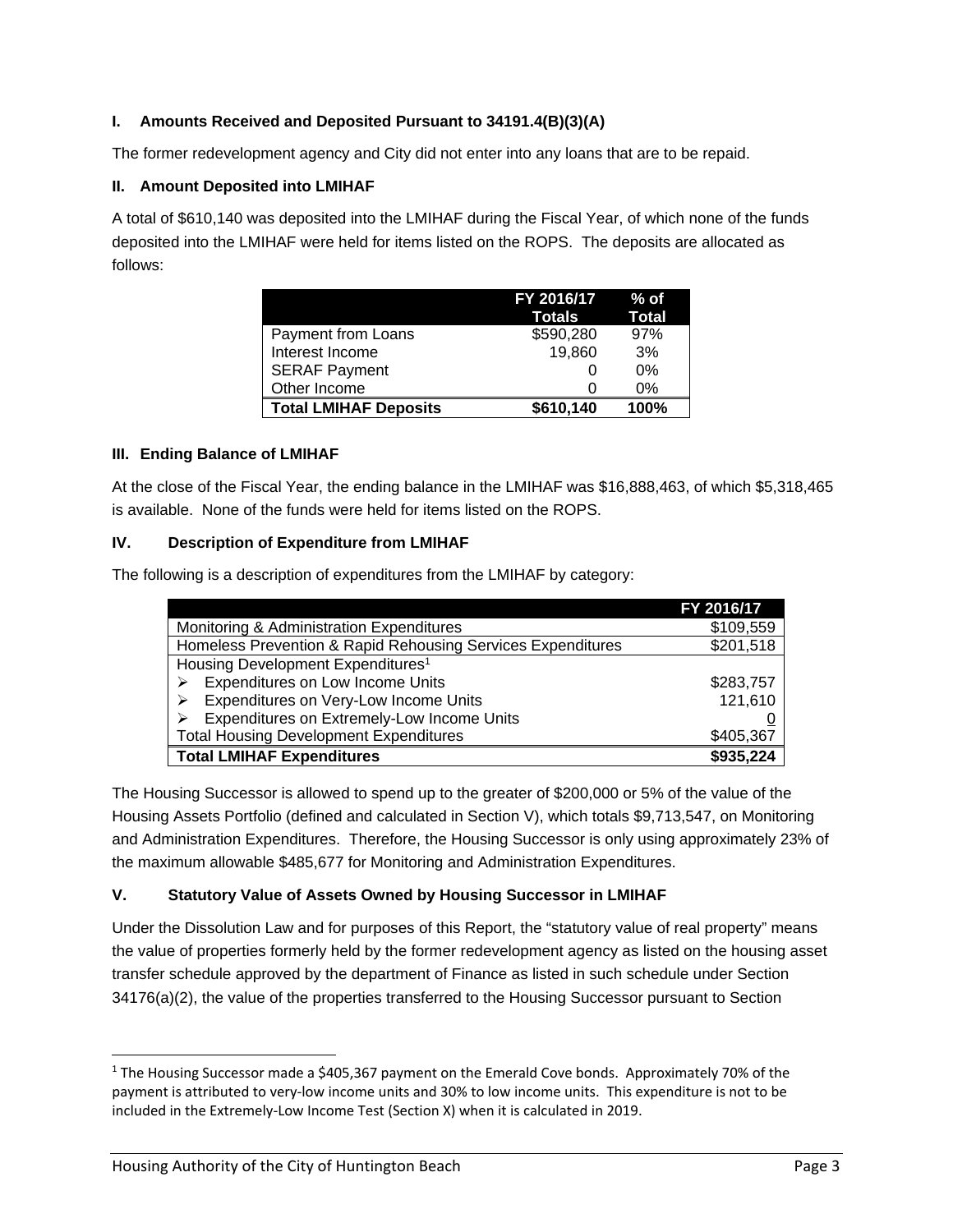34181(f), and the purposes price of property(ies) purchased by the Housing Successor. Further, the value of loans and grants receivable is included in these reported assets held in the LMIHAF.

|                                                             | As of End of<br>FY 2016/17 |
|-------------------------------------------------------------|----------------------------|
| Statutory Value of Real Property Owned by Housing Successor | \$885,000                  |
| Value of Loans and Grants Receivables                       | 8,828,547                  |
| <b>Total Value of Housing Assets</b>                        | \$9,713,547                |

The following provides the statutory value of assets owned by the Housing Successor:

# **VI. Description of Transfers**

The Housing Successor did not make any LMIHAF transfers to other Housing Successor(s) under Section 34176.1(c)(2) during the Fiscal Year.

## **VII. Project Descriptions**

The Housing Successor does not receive or hold property tax revenue pursuant to the ROPS.

## **VIII. Status of Compliance with Section 33334.16**

With respect to interests in real property acquired by the former redevelopment agency prior to February 1, 2012, the time periods described in Section 33334.16 shall be deemed to have commenced on the date that the Department of Finance approved the property as a housing asset in the LMIHAF; thus, as to real property acquired by the former redevelopment agency now held by the Housing Successor in the LMIHAF, the Housing Successor must initiate activities consistent with the development of the real property for the purpose for which it was acquired within five years of the date of the DOF approved such property as a housing asset.

The following provides a status update on the real property or properties housing asset(s) that were acquired prior to February 1, 2012 and compliance with five-year period:

| <b>Address</b>                     | Date Approved<br>by DOF as<br><b>Housing Asset</b> | Deadline to Initiate<br><b>Development</b><br><b>Activity</b> | <b>Status of Activity</b>                                               |
|------------------------------------|----------------------------------------------------|---------------------------------------------------------------|-------------------------------------------------------------------------|
| Bowen Court<br>1968-82 Lake Street | 2/1/2002                                           | N/A                                                           | The property is encumbered with a<br>ground lease that expires in 2062. |

The Housing Successor has not acquired any property using LMIHAF on or after February 1, 2012.

# **IX. Description of Outstanding Obligations Pursuant to Section 33413**

**Replacement Housing:** According to the 2010-2014 Implementation Plan for the former redevelopment agency, no Section 33413(a) replacement housing obligations were transferred to the Housing Successor.

**Inclusionary / Production Housing:** According to the 2010-2014 Implementation Plan for the former redevelopment agency, no Section 33413(b) inclusionary/production housing obligations were transferred to the Housing Successor.

The former redevelopment agency's Implementation Plans are posted on the City's website.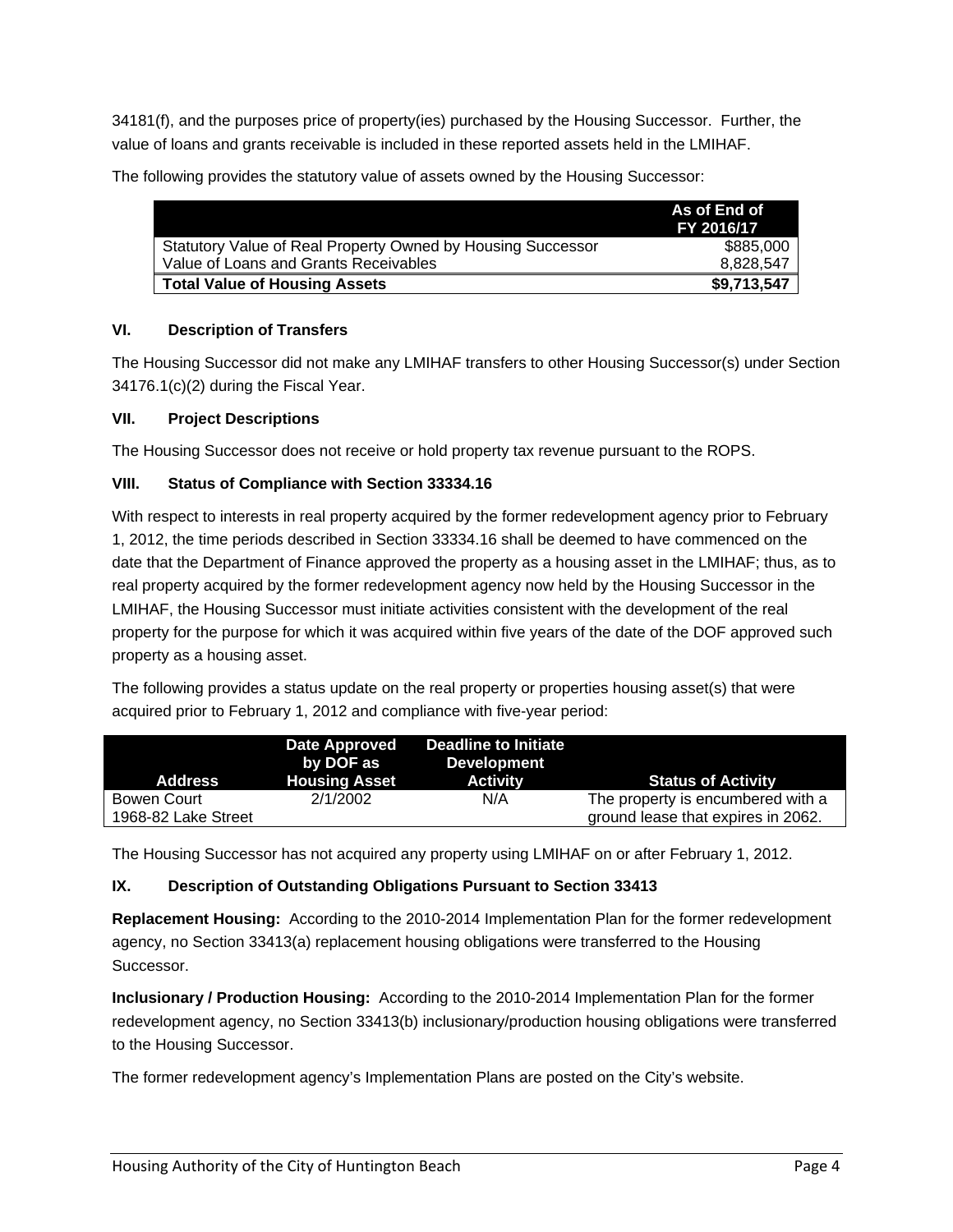# **X. Extremely-Low Income Test**

Section 34176.1(a)(3)(B) requires that the Housing Successor must require at least 30% of the LMIHAF to be expended for development of rental housing affordable to, and occupied by households earning 30% or less of the area median income (AMI). The Housing Successor fails to comply with the Extremely-Low Income requirement in any five-year period, then the Housing Successor must ensure that at least 50% of the funds remaining in the LMIHAF be expended in each fiscal year following the latest fiscal year following the report on households earning 30% or less of the AMI until the Housing Successor demonstrates compliance with the Extremely-Low Income requirement.

This information is not required to be reported until 2019 for the 2014-2019 period.

# **XI. Senior Housing Test**

The Housing Successor is to calculate the percentage of units of deed-restricted rental housing restricted to seniors and assisted by the Housing Successor, the former redevelopment agency and/or the City within the previous 10 years in relation to the aggregate number of units of deed-restricted rental housing assisted by the Housing Successor, the former redevelopment agency and/or City within the same time period. If this percentage exceeds 50%, then the Housing Successor cannot expend future funds in the LMIHAF to assist additional senior housing units the Housing Successor or City assists and construction has commenced on a number of restricted rental units that is equal to 50% of the total amount of deedrestricted rental unit.

The following summarizes the number of deed-restricted rental housing units produced by the formerredevelopment agency and Housing Successor over the past 10 years (January 1, 2007 – December 31, 2017):

|                     | Year         | # of Senior  | # of Non-           | Total #  |
|---------------------|--------------|--------------|---------------------|----------|
| <b>Project Name</b> | <b>Built</b> | <b>Units</b> | <b>Senior Units</b> | of Units |
| Jamboree I          | 2007         |              | 5                   | 5        |
| Jamboree II         | 2007         |              |                     |          |
| Jamboree III        | 2007         |              |                     |          |
| Jamboree IV         | 2010         |              |                     |          |
| Oceana              | 2016         |              | 48                  | 48       |
| OCCHC - Barton      | 2016         |              |                     |          |
| <b>Total Units</b>  |              |              | 69                  | 69       |

The following provides the Housing Successor's Senior Housing Test for the 10-year period of January 1, 2007 to December 31, 2017:

|                                   | 15Y     |
|-----------------------------------|---------|
|                                   | 2016/17 |
| # of Assisted Senior Rental Units |         |
| # of Total Assisted Rental Units  | 69      |
| <b>Senior Housing Percentage</b>  | በ%      |

# **XII. Excess Surplus Test**

Excess Surplus is defined in Section 34176.1(d) as an unencumbered amount in the account that exceeds the greater of one million dollars (\$1,000,000) or the aggregate amount deposited into the account during the Housing Successor's preceding four Fiscal Years, whichever is greater.